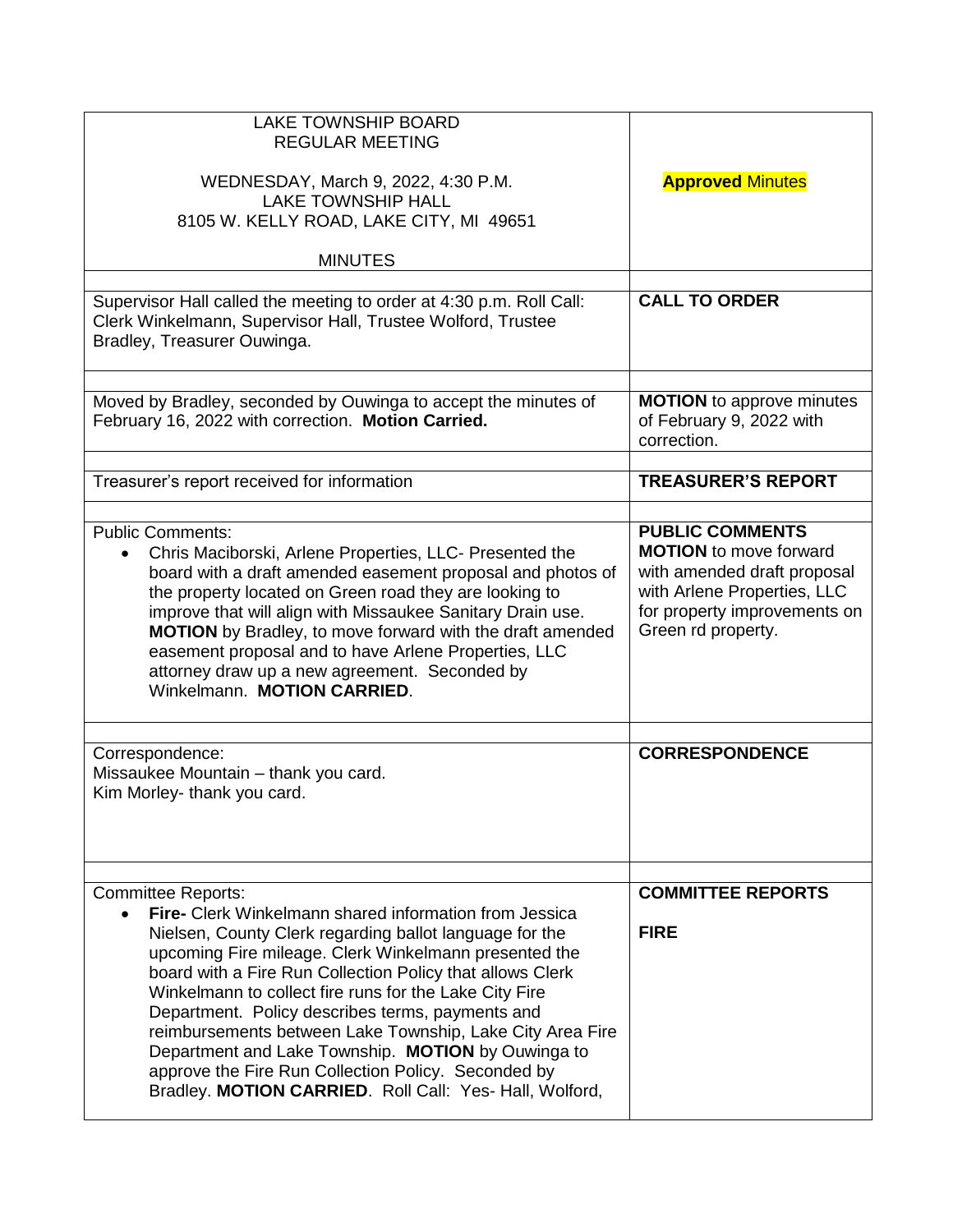|           | Bradley, Ouwinga. No-0. Absent-0. Abstain- Winkelmann.                                                                  |                                                              |
|-----------|-------------------------------------------------------------------------------------------------------------------------|--------------------------------------------------------------|
|           | Josh Fairbrother updated the board on the progress of                                                                   |                                                              |
|           | software that the LC Fire Dept. will be using.                                                                          |                                                              |
| ٠         | Roads- Prein & Newhoff is working on a bid for Lakeview                                                                 | <b>ROADS</b>                                                 |
|           | Drive drainage project. Possible for asphalt to be expensive                                                            |                                                              |
|           | due to oil increase. The split for this project is 75% township                                                         |                                                              |
|           | expense, 25% road commission expense. Cost to be                                                                        |                                                              |
|           | determined.                                                                                                             |                                                              |
| $\bullet$ | Sewer- The board discussed a cost of living raise for AI and                                                            | <b>SEWER</b> 5% cost of living                               |
|           | Dan. Last pay increases were in 2019 as stated from the                                                                 | raise for AI and Dan                                         |
|           | Sewer Advisory Committee. MOTION by Ouwinga for a 5%                                                                    | beginning April 1, 2022.                                     |
|           | cost of living pay increase starting April 1, 2022. Seconded                                                            |                                                              |
|           | by Bradley. MOTION CARRIED. Roll Call: Yes- Hall,                                                                       |                                                              |
|           | Winkelmann, Wolford, Ouwinga, Bradley. No-0. Absent-0.                                                                  | <b>MOTION</b> to increase sewer                              |
|           | Missaukee Sanitary Drain #2 rate increase based off the rate<br>study from engineers recommendations. MOTION by Bradley | usage rates by \$5.48, which                                 |
|           | to increase Sewer usage rates by a total of \$5.48, which will                                                          | will increase quarterly rates                                |
|           | raise the quarterly usage rates to \$115.10 per quarter starting                                                        | to \$115.10 per quarter.                                     |
|           | April 1, 2022. Seconded by Ouwinga. MOTION CARRIED.                                                                     |                                                              |
|           | Roll Call: Yes- Hall, Winkelmann, Wolford, Ouwinga, Bradley.                                                            |                                                              |
|           | No-0. Absent-0.                                                                                                         |                                                              |
|           |                                                                                                                         |                                                              |
|           | <b>Unfinished Business:</b>                                                                                             |                                                              |
| $\bullet$ | <b>MOTION</b> by Winkelmann to remove the rocks from Elm                                                                | <b>MOTION</b> to remove rocks on                             |
|           | Street. Seconded by Bradley. MOTION CARRIED.                                                                            | Elm Street.                                                  |
| $\bullet$ | Video Conferencing System discussed again for the township                                                              | <b>TABLED</b> audio/visual                                   |
|           | hall to hold meetings and the required installation of a camera                                                         | conferencing system for the                                  |
|           | system by the State of Michigan in reference to Senate Bill                                                             | hall.                                                        |
|           |                                                                                                                         |                                                              |
|           | 273. TABLED.                                                                                                            |                                                              |
| ٠         | Senior Center Update- Perrigo working on electric, La Fond                                                              |                                                              |
|           | working on the plumbing, furnace relocated to storage room,                                                             |                                                              |
|           | all walls gutted to studs. Photos shown of progress.                                                                    |                                                              |
|           | Supervisor Hall went to a Missaukee County Commissioners                                                                |                                                              |
|           | meeting to present the improvements and request ARPA                                                                    |                                                              |
|           | funds that the County received in the amount of \$61,000.00 to                                                          |                                                              |
|           | fund half the cost of the Senior Center project. County                                                                 |                                                              |
|           | Commissioners said they will not make decisions on                                                                      |                                                              |
|           | community projects until June 2022 whether they will                                                                    |                                                              |
|           | contribute or not.                                                                                                      |                                                              |
|           | <b>New Business:</b>                                                                                                    | <b>NEW BUSINESS</b>                                          |
|           |                                                                                                                         |                                                              |
|           | <b>MOTION</b> by Ouwinga to approve GFL contract for Township                                                           | <b>MOTION</b> to approve GFL<br>contract for township clean- |
|           | Clean-Up- Saturday, June 11, 2022 up to \$13,000.00.<br>Seconded by Winkelmann. MOTION CARRIED. Roll Call:              | up, up to \$13,000.00.                                       |
|           | Yes- Hall, Bradley, Wolford, Winkelmann, Ouwinga. No-0.                                                                 |                                                              |
|           | Absent-0.                                                                                                               |                                                              |
|           | McBain Schools technology Grant- Josh Fairbrother has been                                                              |                                                              |
|           | working with the digital media kids at McBain Schools in                                                                |                                                              |
|           | regards to streaming of social events and athletics. The kids                                                           |                                                              |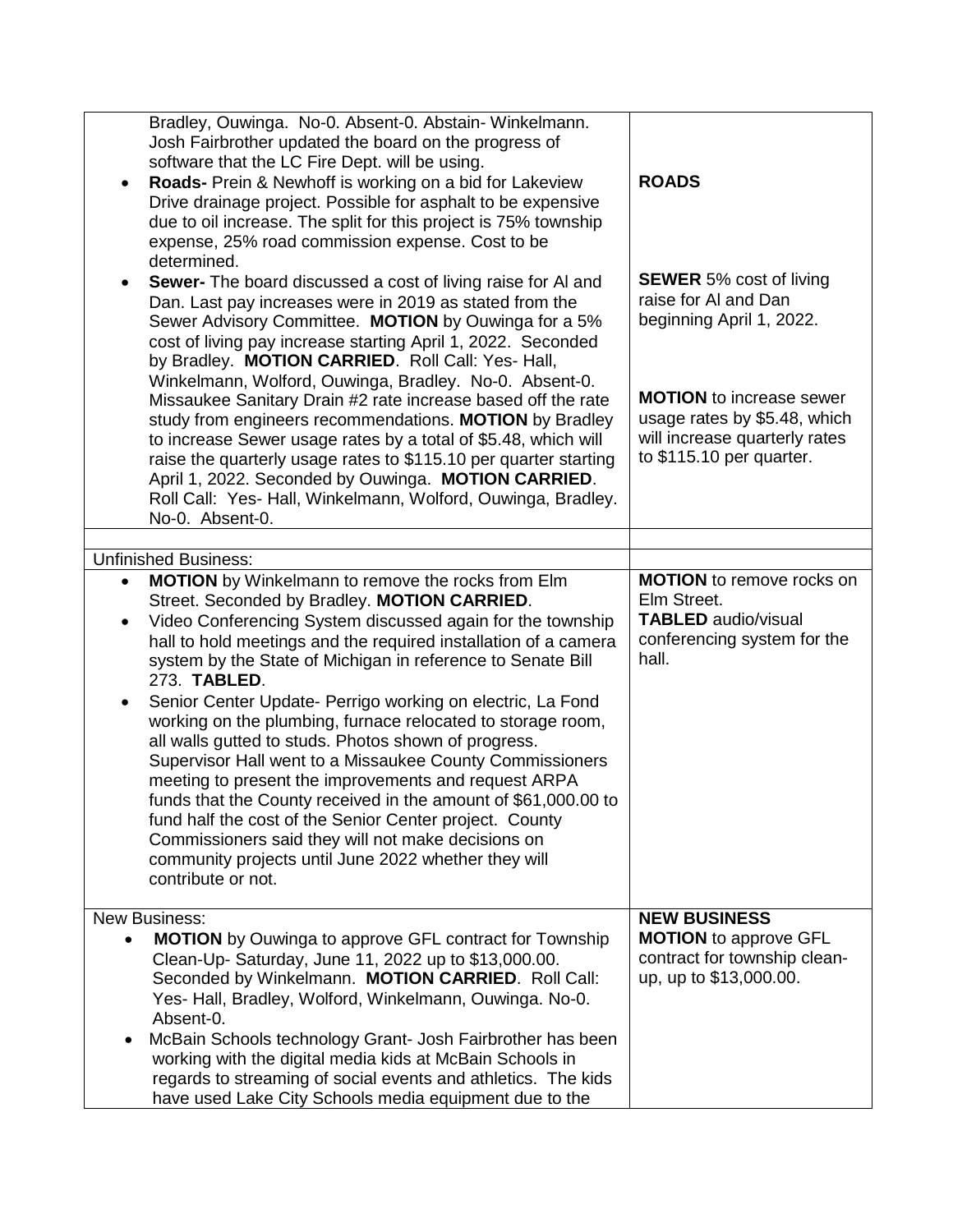| poor quality of their equipment in order to live stream the<br>recent basketball games. Fairbrother requested that we<br>contract with McBain digital media program to get them the<br>needed equipment. MOTION by Winkelmann to contract with<br>McBain Schools up to \$6,000.00 for digital media equipment<br>using Metro Act Funds. Seconded by Ouwinga. MOTION<br><b>CARRIED.</b> Roll Call: Yes- Hall, Bradley, Wolford, Ouwinga,<br>Winkelmann. No-0. Absent-0.<br>Parks & Recreation Master Plan-Presented with a Parks and<br>Recreation Master Plan from Prein & Newhoff, 5 year<br>proposal to update past Master Plan. Proposal includes 4<br>phases in the amount of \$9,900.00. MOTION by Winkelmann<br>to accept the Prein & Newhoff proposal in the amount of<br>\$9,900.00 for the 5 year Parks and Rec Master Plan.<br>Seconded by Bradley. MOTION CARRIED. Roll Call: Yes-<br>Wolford, Ouwinga, Hall, Bradley, Winkelmann. No-0. Absent-<br>0. | <b>MOTION</b> to contract with<br>McBain schools up to<br>\$6,000.00 for media<br>equipment.<br><b>MOTION</b> to accept the Prein<br>& Newhoff Parks and<br><b>Recreation 5 year Master</b><br>Plan in the amount of<br>\$9,900.00. |
|-------------------------------------------------------------------------------------------------------------------------------------------------------------------------------------------------------------------------------------------------------------------------------------------------------------------------------------------------------------------------------------------------------------------------------------------------------------------------------------------------------------------------------------------------------------------------------------------------------------------------------------------------------------------------------------------------------------------------------------------------------------------------------------------------------------------------------------------------------------------------------------------------------------------------------------------------------------------|-------------------------------------------------------------------------------------------------------------------------------------------------------------------------------------------------------------------------------------|
| Apex Sketch Verification-Assesor requests the sketch<br>$\bullet$<br>verification proposal submitted by Apex to complete the 2021<br>aerial image-ortho imagery, parcel files and sketch files to<br>assist with assessment records. MOTION by Bradley to<br>accept the proposal with Apex Appraisal Solutions in the<br>amount of \$3,500.00. Seconded by Ouwinga. MOTION<br><b>CARRIED.</b> Roll Call: Yes-Winkelmann, Wolford, Hall,<br>Ouwinga, Bradley. No-0. Absent-0.<br><b>MOTION</b> by Bradley to move ARPA funds into the General<br>$\bullet$<br>Fund and to keep a separate file for ARPA invoices and<br>monies spent. Amount will total \$300,000.00, at this time we<br>have only received half the funds. Other half is expected to                                                                                                                                                                                                              | <b>MOTION</b> to accept Apex<br>proposal in the amount of<br>\$3,500.00 for assessing.<br><b>MOTION</b> to move ARPA<br>funds totaling \$300,000.00<br>into the General Fund with a<br>separate file for ARPA                       |
| be received in July 2022. Seconded by Ouwinga. MOTION<br><b>CARRIED.</b> Roll Call: Yes- Wolford, Hall, Winkelmann,<br>Bradley, Ouwinga. No-0. Absent-0.<br>Starry Stonewort in the boat launch at the lagoon. There is 3<br>٠<br>million dollars in grant funding available. Supervisor Hall<br>presented the board with an estimate of 2 treatments that will<br>total \$3000.00. MOTION by Winkelmann to spend up to<br>\$4000.00 for the treatment of Starry Stonewort in the lagoon<br>boat launch this spring to be taken out of Lake Improvement<br>Funds. Seconded by Bradley. MOTION CARRIED. Roll Call:<br>Yes- Ouwinga, Wolford, Hall, Bradley, Winkelmann.                                                                                                                                                                                                                                                                                            | invoices and monies spent.<br><b>MOTION</b> to spend up to<br>\$4,000.00 out of Lake<br>Improvement Funds for the<br>treatment of Starry Stonewort<br>in the lagoon boat launch.                                                    |
| Motion by Ouwinga, seconded by Bradley to pay Sewer bills as<br>printed. MOTION CARRIED.<br>Roll Call: Yes-Winkelmann, Hall, Wolford, Bradley, Ouwinga. No-0.<br>Absent-0.                                                                                                                                                                                                                                                                                                                                                                                                                                                                                                                                                                                                                                                                                                                                                                                        | <b>MOTION</b> to pay sewer bills<br>as printed.                                                                                                                                                                                     |
| Motion by Ouwinga, seconded by Bradley to pay township bills with<br>addition. MOTION CARRIED.<br>Roll Call: Yes - Wolford, Winkelmann, Hall, Ouwinga, Bradley. No-<br>0. Absent- 0.                                                                                                                                                                                                                                                                                                                                                                                                                                                                                                                                                                                                                                                                                                                                                                              | <b>MOTION</b> to pay township<br>bills with addition.                                                                                                                                                                               |